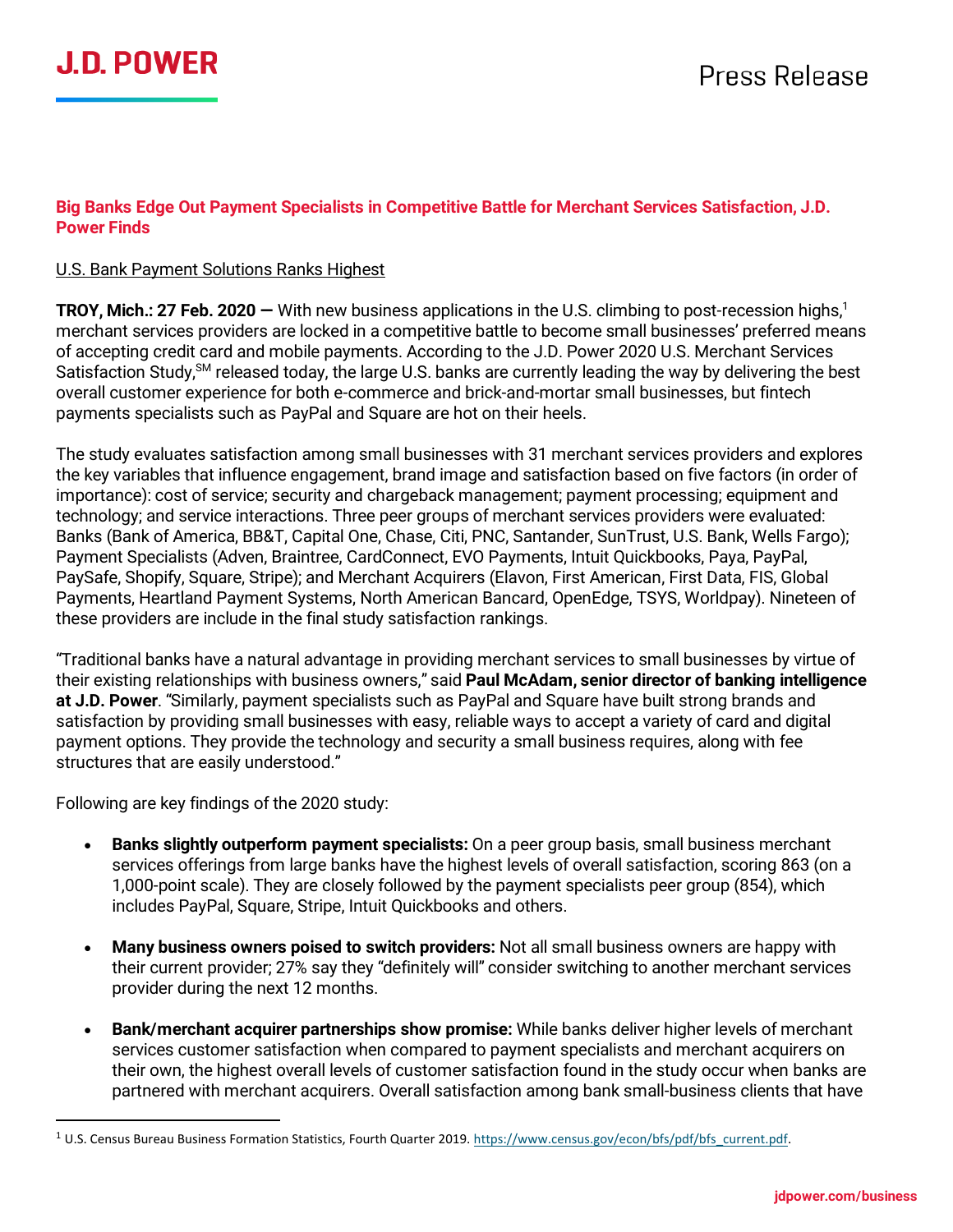encountered a third-party merchant acquirer within their business banking relationship averages 873 vs. 854 among those small businesses that have no knowledge a third-party merchant acquirer's involvement.

- E-commerce small businesses more satisfied than physically based businesses: Overall satisfaction with their merchant services provider is highest among e-commerce merchants (860). Overall satisfaction is significantly lower among physically based businesses that accept card present or digital wallet payments (808). Small businesses that accept payments through mobile or wireless card readers are more satisfied (830) than those that use a credit card terminal attached to a pointof-sale system (800).
- Younger business owners significantly more satisfied: Millennial and Gen Z<sup>2</sup> business owners have the highest overall merchant services satisfaction when compared with older age groups. Both Millennials and Gen Z business owners provide the highest satisfaction ratings to bank-owned merchant services providers compared with specialist providers.

"These are indicators that the combination of bank strengths and acquirer partner strengths has contributed to the strong satisfaction scores of large banks," McAdam said. "This is positive for banks, and likely a necessity, as this study tells us that large banks and payment specialists such as PayPal, Square and Stripe will be locked in a competitive battle to provide payment and other types of financial services to small businesses."

## Study Rankings

U.S. Bank Payment Solutions ranks highest in merchant services satisfaction with a score of 882. BB&T Merchant Services (873) ranks second and PayPal (871) ranks third. Seven of the top 10 ranked providers are banks and three are payment specialists. U.S. Bank Payment Solutions provides merchant services to its small business clients through its subsidiary, Elavon.

The study rankings reveal the effects of the various distribution, sales and operating models used in the fragmented, small merchant market. Most of the banks included in the study provide merchant services to their small business clients via deep business relationships with merchant acquirers including First Data (Fiserv), Worldpay (FIS) and TSYS (Global Payments). See the table below for the primary merchant acquirer partnered with each bank at the time of study fielding. These merchant acquirers also manage direct, standalone merchant services businesses that appear in the study rankings. Given the prevalence of outsourced processing relationships—and occasionally having less control over pricing and servicing due to ISO/reseller relationships—it is not unexpected that merchant acquirers achieve lower satisfaction in some of the markets they serve.

 $^2$  Generational grouping: Pre-Boomers (born before 1946); Boomers (1946-1964); Gen X (1965-1981); Millennials (1982-1994); and Gen Z (1995 to present).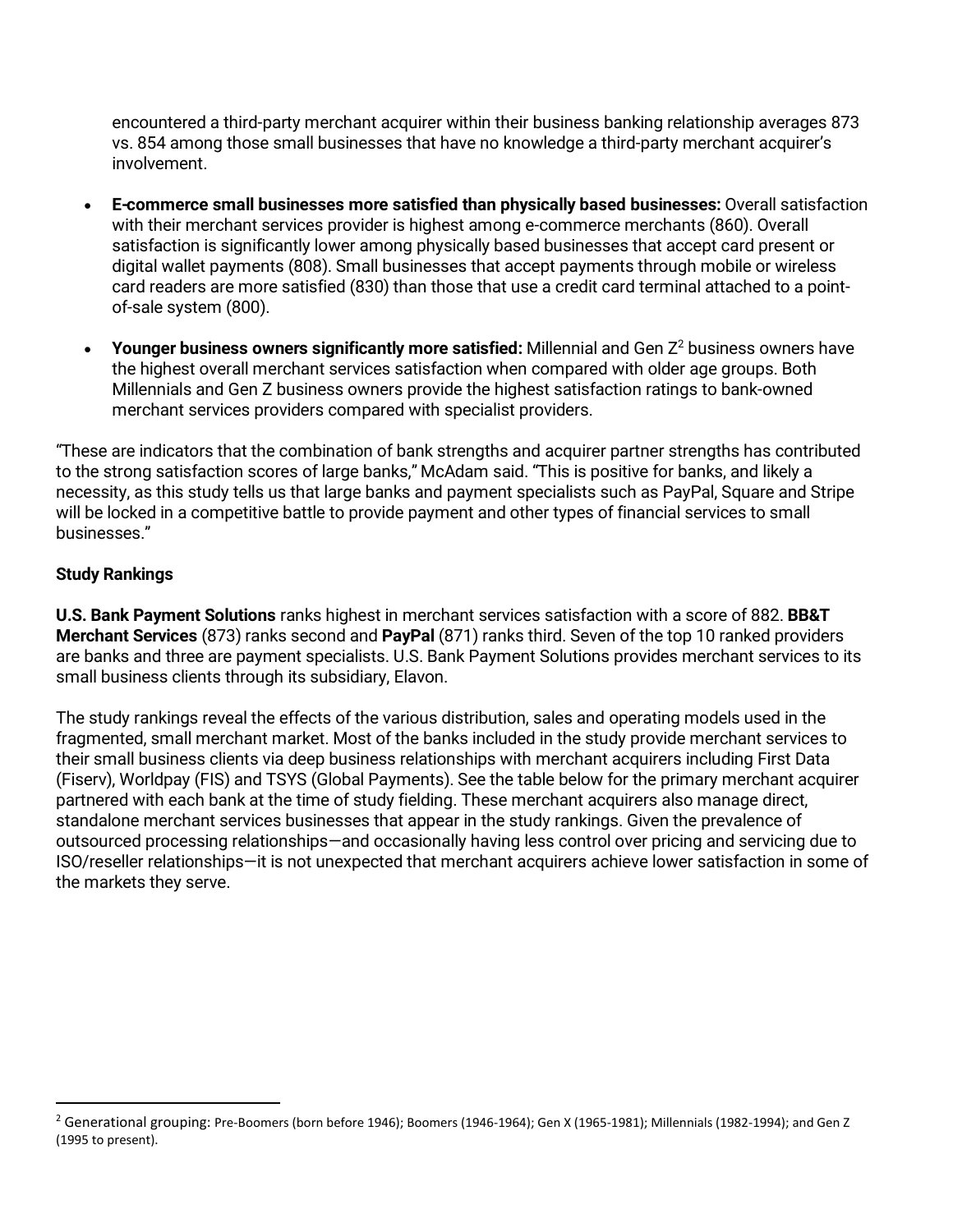| <b>Bank Brand</b>                        | <b>Primary Merchant Acquirer</b> |
|------------------------------------------|----------------------------------|
| <b>Bank of America Merchant Services</b> | First Data (Fiserv)              |
| <b>BB&amp;T Merchant Services</b>        | <b>TSYS (Global Payments)</b>    |
| <b>Capital One Merchant Services</b>     | Worldpay (FIS)                   |
| <b>Chase Merchant Services</b>           | Chase                            |
| <b>Citi Merchant Services</b>            | First Data (Fiserv)              |
| <b>PNC Merchant Services</b>             | First Data (Fiserv)              |
| Santander Merchant Services*             | First Data (Fiserv)              |
| SunTrust Merchant Services*              | First Data (Fiserv)              |
| U.S. Bank Payment Solutions              | Elavon (U.S. Bank)               |
| <b>Wells Fargo Merchant Services</b>     | First Data (Fiserv)              |

\*Santander Merchant Services and SunTrust Merchant Services are included in the study, but not included in the satisfaction index rank chart because their sample sizes fall below the minimum requirement for study rankings.

The J.D. Power 2020 U.S. Merchant Services Satisfaction Study is based on responses from 5,344 small business customers of merchant services providers. The study was fielded in October-November 2019.

For more information about the U.S. Merchant Services Satisfaction Study, visit [https://www.jdpower.com/business/resource/us-merchant-services-study.](https://www.jdpower.com/business/resource/us-merchant-services-study)

See the online press release at [http://www.jdpower.com/pr-id/2020016.](http://www.jdpower.com/pr-id/2020016)

J.D. Power is a global leader in consumer insights, advisory services and data and analytics. These capabilities enable J.D. Power to help its clients drive customer satisfaction, growth and profitability. Established in 1968, J.D. Power has offices serving North America, Asia Pacific and Europe.

#### Media Relations Contacts

Geno Effler, J.D. Power; Costa Mesa, Calif.; 714-621-6224; [media.relations@jdpa.com](mailto:media.relations@jdpa.com) John Roderick; Huntington, NY.; 631-584-2200; [john@jroderick.com](mailto:john@jroderick.com)

> # # # NOTE: One chart follows.